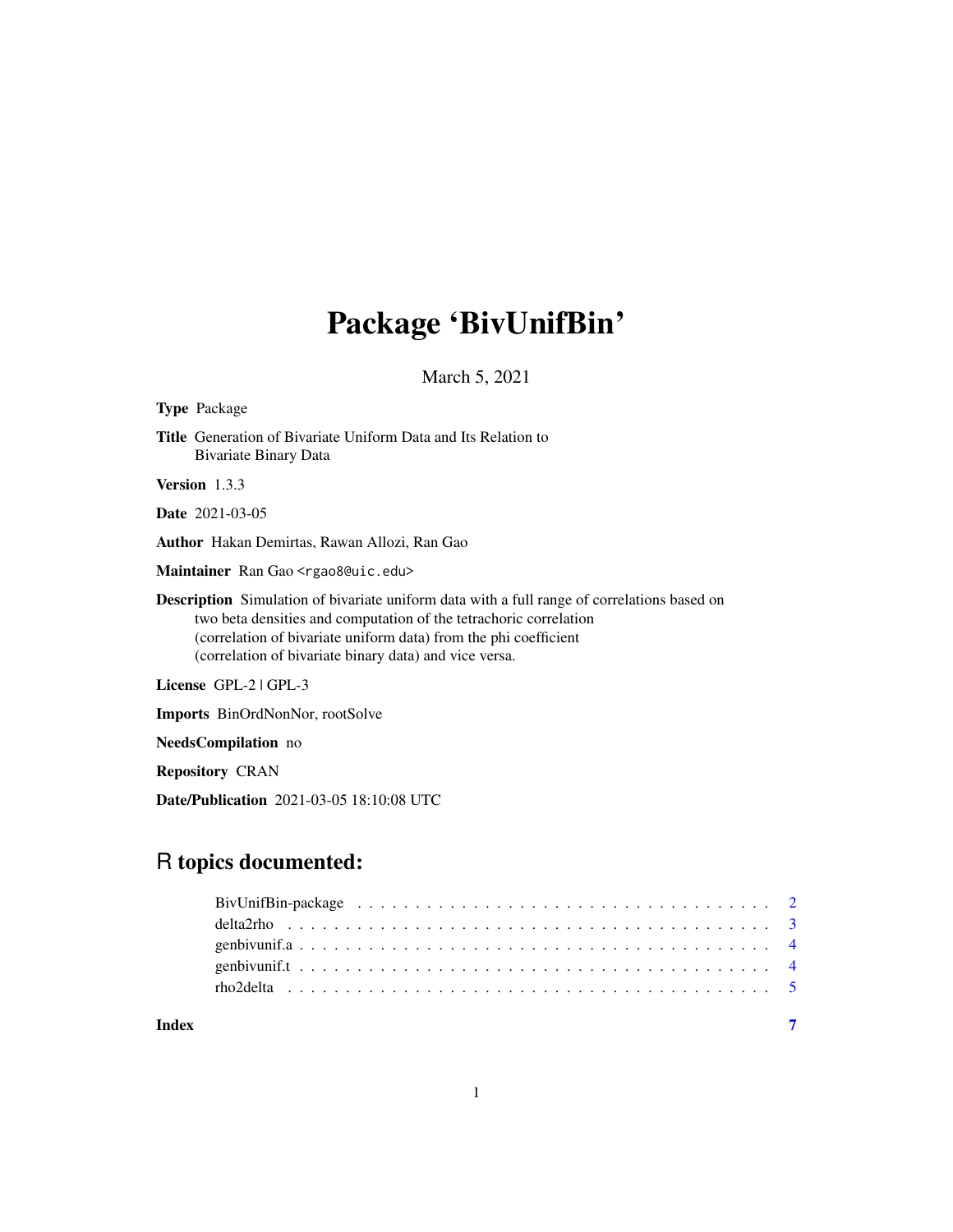<span id="page-1-0"></span>BivUnifBin-package *Generation of Bivariate Uniform Data and its Relation to Bivariate Binary Data*

#### Description

This package implements the algorithms described in Demirtas (2014) for generation of bivariate uniform data with coverage on the whole feasible correlation range and its relationship to bivariate binary data. Two functions for simulation of bivariate uniform data are provided: genbivunif.a simulates bivariate uniform data via  $g(u) \sim Beta(a, 1)$  and a specified correlation (the tetrachoric correlation, which is referred to as rho), and genbivunif.t simulates bivariate uniform data via g(u)~Beta(1-t,1+t) and a specified correlation rho.

The computations based on the relationship between bivariate uniform data and binary data are implemented in rho2delta and delta2rho. In rho2delta, bivariate uniform data are simulated given a sample size and correlation rho. The data are then dichotomized based on the given expected values for binary data, and an empirical and algorithmic correlation of the binary data (the phi coefficient, which is referred to as delta) are provided. In delta2rho, algorithmic rho is calculated given a specified delta. Bivariate uniform data are simulated based on the calculated algorithmic rho. The uniform data are dichotomized based on the given expected values for binary data, and an empirical and algorithmic correlation of the binary data are provided. Before any computations, the specified delta is compared to the lower and upper correlation bounds for the two binary variables using the generate, sort and correlate (GSC) algorithm in Demirtas and Hedeker (2011).

#### Details

| Package: | <b>BivUnifBin</b> |
|----------|-------------------|
| Type:    | Package           |
| Version: | 1.3.3             |
| Date:    | 2021-03-05        |
| License: | $GPL-2$ $GPL-3$   |

#### Author(s)

Hakan Demirtas, Rawan Allozi, Ran Gao Maintainer: Ran Gao <rgao8@uic.edu>

#### References

Demirtas, H. and Hedeker, D. (2011). A practical way for computing approximate lower and upper correlation bounds. *The American Statistician*, 65(2), 104-109.

Demirtas, H. (2014). Generating bivariate uniform data with a full range of correlations and connections to bivariate binary data. *Communications in Statistics-Theory and Methods*, 43(17), 3574- 3579.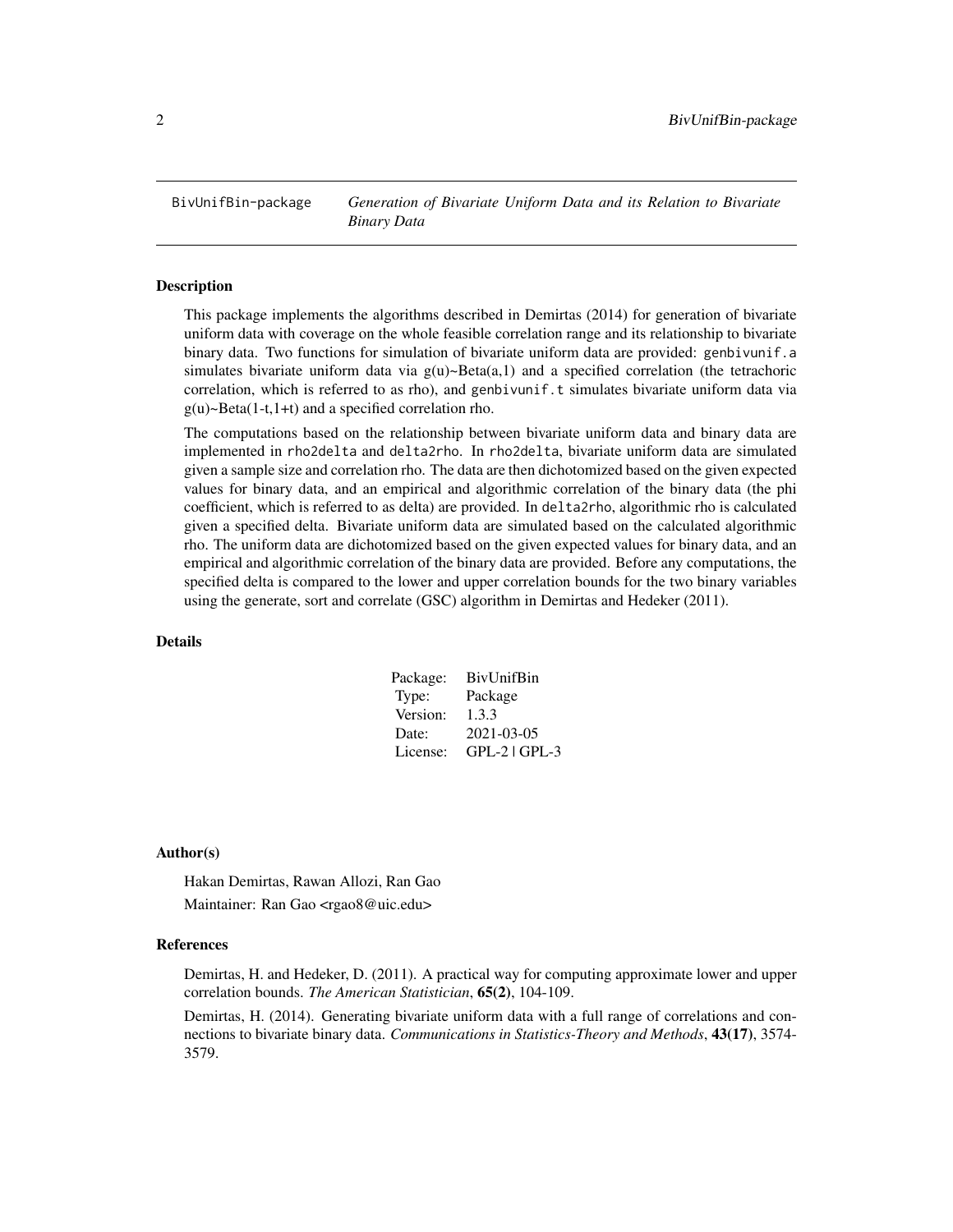#### <span id="page-2-0"></span>Description

This function calculates algorithmic rho given delta, simulates bivariate uniform data with the calculated rho using [genbivunif.a](#page-3-1), dichotomizes the data based on p1 and p2 to generate bivariate binary data, and calculates the algorithmic and empirical correlation (delta) of the bivariate binary data as described in Demirtas (2014).

#### Usage

delta2rho(N=10000, p1, p2, delta, print.cor=TRUE)

#### Arguments

| И         | The sample size for the data to be simulated. Default is 10,000.       |
|-----------|------------------------------------------------------------------------|
| p1        | The expected value of the first binary variable w1.                    |
| p2        | The expected value of the second binary variable w2.                   |
| delta     | Theoretical correlation for the bivariate binary data to be simulated. |
| print.cor | Option to print correlation results. Default is TRUE.                  |

#### Value

A list of length 5 containing simulated bivariate uniform data, binary data derived from dichotomizing the uniform data, correlation of the binary data specified by the user, empirical correlation of the binary data, and algorithmic correlation of the uniform data, titled unif.dat, bin.dat, specified.delta, empirical.delta, and algorithmic.rho, respectively.

#### See Also

[genbivunif.a](#page-3-1)

#### Examples

```
set.seed(147)
res.d2r<-delta2rho(N=10000, p1=0.4, p2=0.7, delta=0.5)
#"Specified delta is 0.5, empirical delta is 0.488197, and algorithmic rho is 0.909093."
```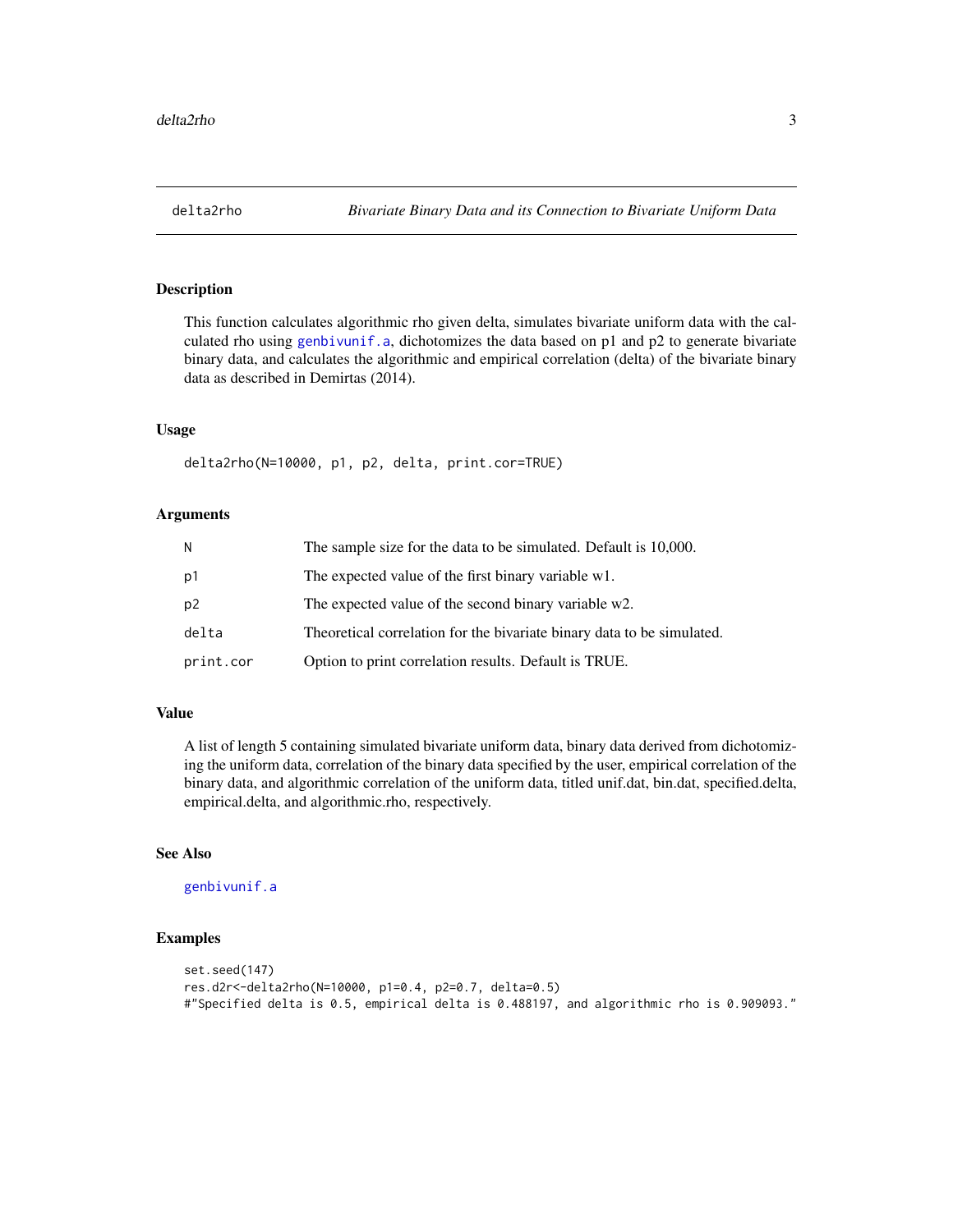<span id="page-3-1"></span><span id="page-3-0"></span>

#### Description

This function simulates bivariate uniform data via  $Beta(a,1)$  and a specified correlation (rho) as described in Demirtas (2014).

#### Usage

genbivunif.a(N=10000, rho, print.cor=TRUE)

#### Arguments

| N         | The sample size for the bivariate uniform data to be simulated. Default is 10,000. |
|-----------|------------------------------------------------------------------------------------|
| rho.      | Theoretical correlation for the uniform data to be simulated.                      |
| print.cor | Option to print correlation results. Default is TRUE.                              |

#### Value

A list of length 3 containing the simulated bivariate uniform data, the theoretical correlation specified by the user, and the empirical correlation of the simulated data titled unif.dat, specified.rho, and empirical.rho, respectively.

#### See Also

#### [rho2delta](#page-4-1)

#### Examples

```
set.seed(98732)
res.gena<-genbivunif.a(N=10000, rho=0.9)
#"Specified rho is 0.9 and empirical rho is 0.898361."
```

| Simulating Bivariate Uniform Data via Beta $(1-t, 1+t)$<br>genbivunif.t |  |
|-------------------------------------------------------------------------|--|
|-------------------------------------------------------------------------|--|

#### Description

This function simulates bivariate uniform data via Beta $(1-t,1+t)$  and a specified correlation (rho) as described in Demirtas (2014).

#### Usage

```
genbivunif.t(N=10000, rho, print.cor=TRUE)
```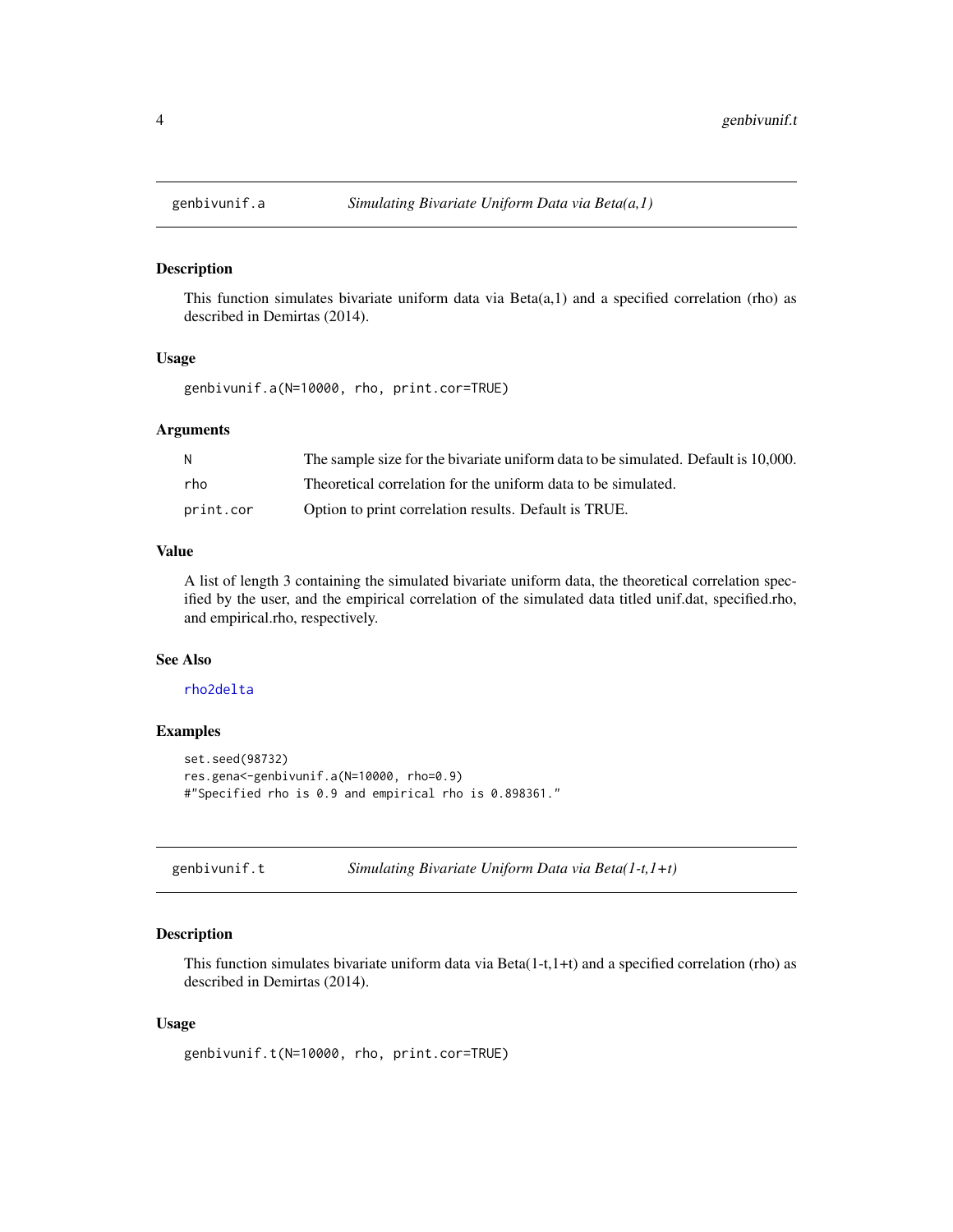#### <span id="page-4-0"></span>rho2delta 5

#### **Arguments**

| - N       | The sample size for the bivariate uniform data to be simulated. Default is 10,000. |
|-----------|------------------------------------------------------------------------------------|
| rho       | Theoretical correlation for the uniform data to be simulated.                      |
| print.cor | Option to print correlation results. Default is TRUE.                              |

#### Value

A list of length 3 containing the simulated bivariate uniform data, the theoretical correlation specified by the user, and the empirical correlation of the simulated data titled unif.dat, specified.rho, and empirical.rho, respectively.

#### Examples

```
set.seed(567)
res.gent<-genbivunif.t(N=10000, rho=0.9)
#"Specified rho is 0.9 and empirical rho is 0.897883."
```
<span id="page-4-1"></span>rho2delta *Bivariate Uniform Data and its Connection to Bivariate Binary Data*

#### Description

This function simulates bivariate uniform data with the given correlation (rho) using [genbivunif.a](#page-3-1), dichotomizes the data based on p1 and p2 to generate bivariate binary data, and calculates the algorithmic and empirical correlation (delta) of the bivariate binary data as described in Demirtas (2014).

#### Usage

rho2delta(N=10000, p1, p2, rho, print.cor=TRUE)

#### Arguments

| N              | The sample size for the data to be simulated. Default is 10,000.        |
|----------------|-------------------------------------------------------------------------|
| p1             | The expected value of the first variable w1 to be dichotomized.         |
| p <sub>2</sub> | The expected value of the second variable w2 to be dichotomized.        |
| rho            | Theoretical correlation for the bivariate uniform data to be simulated. |
| print.cor      | Option to print correlation results. Default is TRUE.                   |

#### Value

A list of length 5 containing simulated bivariate uniform data, binary data derived from dichotomizing the uniform data, theoretical correlation specified by the user, algorithmic correlation of the binary data, and the empirical correlation of the binary data, titled unif.dat, bin.dat, specified.rho, algorithmic.delta, and empirical.delta, respectively.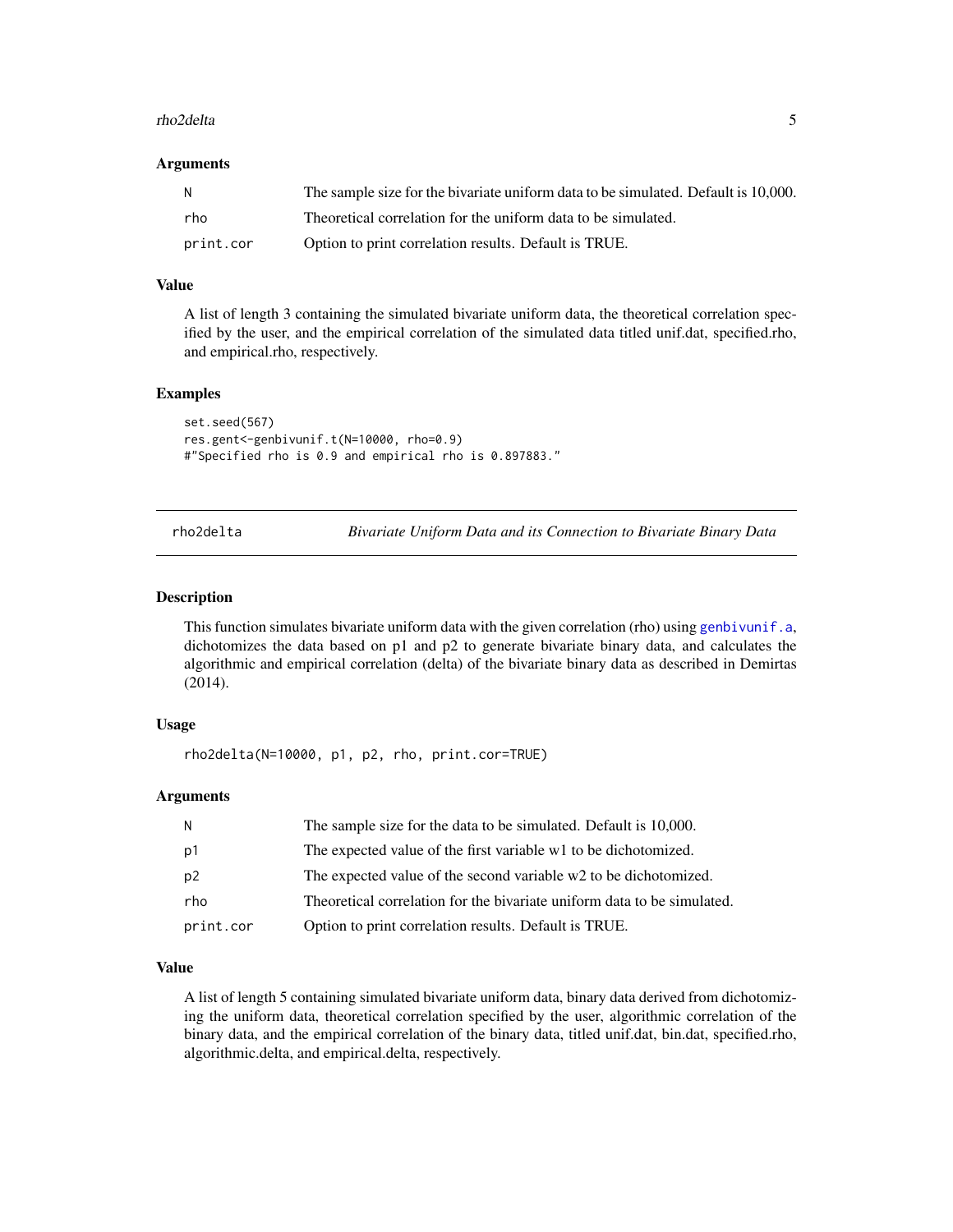<span id="page-5-0"></span>6 rho2delta

#### See Also

[genbivunif.a](#page-3-1)

### Examples

```
set.seed(234)
res.r2d<-rho2delta(N=10000, p1=0.4, p2=0.7, rho=0.7)
#"Algorithmic delta is 0.393887 and empirical delta is 0.395547."
```